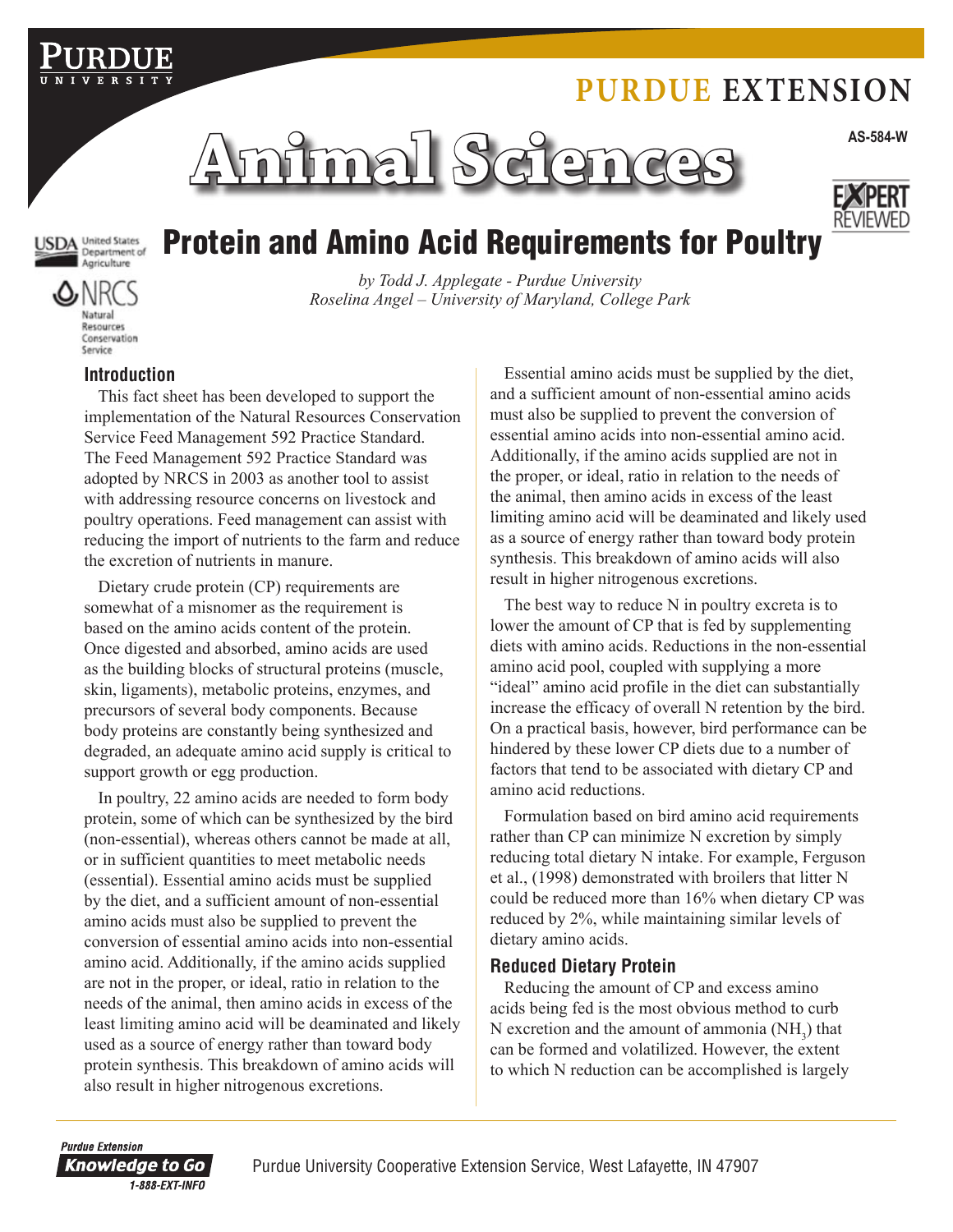### AS-584-W Protein and Amino Acid Requirements for Poultry **FILL EXTENSION**

limited due to meeting the most limiting amino acid after threonine and through economic decisions on ingredient selection.

 Unfortunately, there is a widespread belief that whenever CP concentrations are lowered, performance is negatively affected. Burnham (2005) speculates that this belief stems from researchers (such as Neto et al., 2002; Bregendhahl et al., 2002) who lowered CP concentrations beyond practical formulation and then did not supplement back with sufficient amounts of limiting amino acids other than methionine (Met) and lysine (Lys). Reductions in the non-essential amino acid pool, coupled with supplying a more "ideal" amino acid profile in the diet can substantially increase the efficacy of overall N retention by the bird. On a practical basis, however, bird performance can be hindered by excessively lowering CP in diets due to a number of factors other than the reduction of CP itself.

According to Waldroup (2000), these factors can include: reduced potassium levels, altered ionic balance, lack of nonessential amino acids, imbalances among certain amino acids (e.g., branched chain amino acids), and/or potential toxic concentrations of certain amino acids.

Amino acids which are said to be essential cannot be synthesized by the bird. These essential amino acids must therefore be fed in order to supply the building blocks needed in the synthesis of body proteins thereby supporting growth. When supply of a single amino acid does not meet the bird's requirement, it is considered to be "limiting". At any given physiological stage of growth — or- age, a specific amino acid

profile is needed to support optimal growth, with no limiting amino acids or surpluses. This profile has been termed an "ideal" ratio, or "ideal protein." Baker (1996) expressed this as an ideal ratio to lysine, from which the essential amino acid relationship to lysine remains relatively unaffected by diet, environment, gender, and genetic background. Therefore, to minimize N excretion, the "ideal" combination of essential and non-essential amino acids are needed to meet growth and/or egg production by the bird. However, due to available feedstuffs and a limited number of supplemental amino acids, it is difficult to provide this optimal ratio to the bird.

### **Amino Acid Requirements**

### *Broilers*

The NRC (1994) amino acid recommendations for broilers are based on peer-reviewed research published between 1947 and 1991 (Table 1). However, the present commercial bird is very different from commercial birds available prior to 1991, due in part to genetic selection as well as management practice and feed related changes (Havenstein et al., 1994; Williams et al., 2000).

For the past couple of decades, the broiler industry has utilized feeding strategies in phases that are shorter to more closely meet the nutrient needs of the developing bird. More recent research also suggests that the amino acid needs of the broiler differ substantial from that presented in the NRC (1994).

Dozier et al., (2008) recently summarized the amino acid requirements of broilers in weekly durations

| <b>Nutrient %</b>        | <b>Weeks of age</b> |       |       |  |  |
|--------------------------|---------------------|-------|-------|--|--|
|                          | $0-3$               | $3-6$ | $6-8$ |  |  |
| Crude protein            | 23.00               | 20.00 | 18.00 |  |  |
| Methionine               | 0.50                | 0.38  | 0.32  |  |  |
| Total sulfur amino acids | 0.90                | 0.72  | 0.60  |  |  |
| Lysine                   | 1.10                | 1.00  | 0.85  |  |  |
| Threonine                | 0.80                | 0.74  | 0.68  |  |  |
| Tryptophan               | 0.20                | 0.18  | 0.16  |  |  |
| Isoleucine               | 0.80                | 0.73  | 0.62  |  |  |
| Arginine                 | 1.25                | 1.10  | 1.00  |  |  |
| Valine                   | 0.90                | 0.82  | 0.70  |  |  |

**Table 1.** NRC (1994) requirement for crude protein and the most rate limiting amino acids for broilers.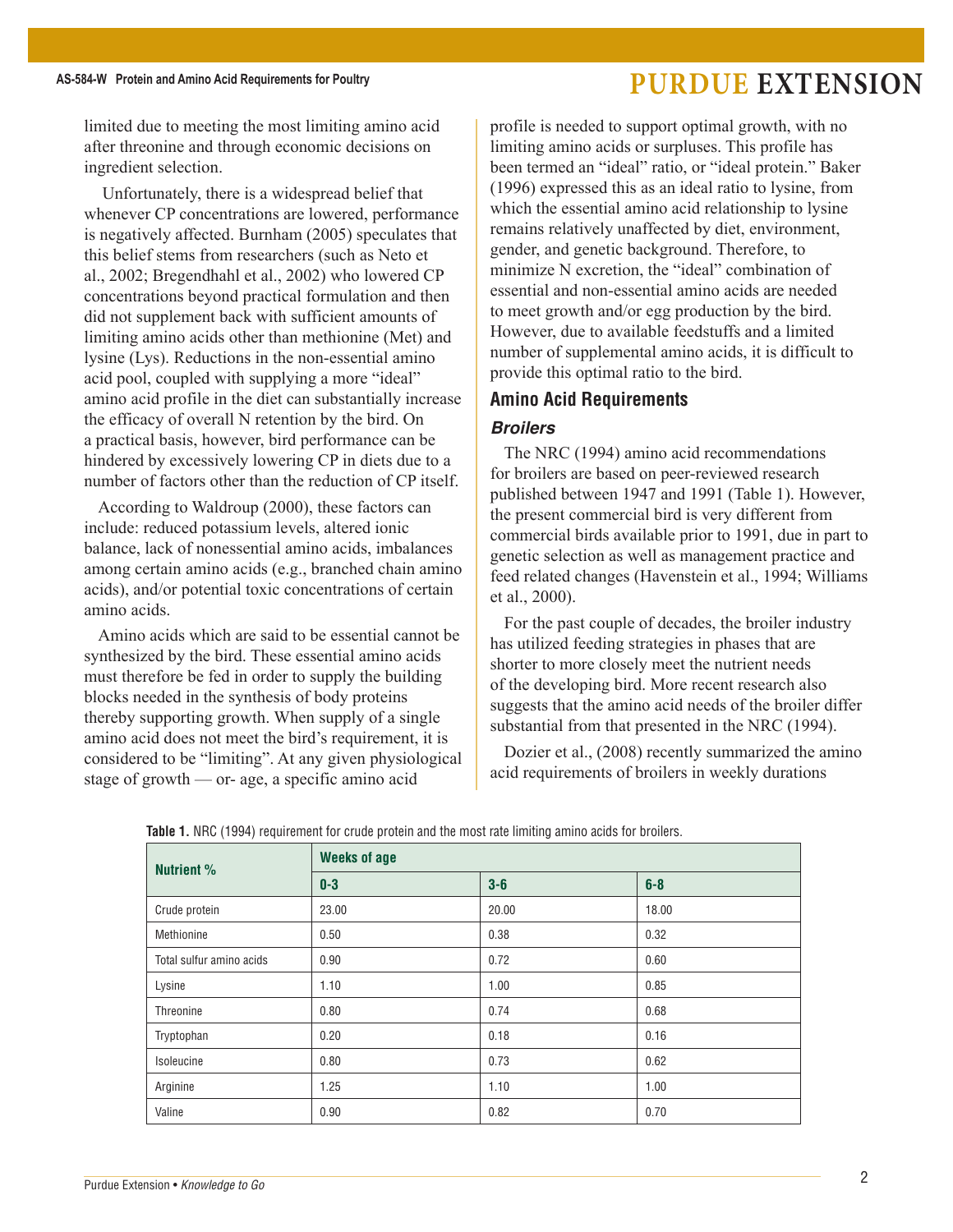### AS-584-W Protein and Amino Acid Requirements for Poultry **PURDUE EXTENSION**

based on studies conducted since publication of the NRC (1994) until 2007.

Requirements for a high-yielding strain of broiler are presented in Table 2.

Turkeys – The NRC (1994) amino acid recommendations for turkeys are based on peerreviewed research published between 1949 and 1986 (Table 3).

Although these recommendations appear to be somewhat dated, feeding of 110% of the NRC (1994) requirements did not improve turkey tom performance or yields (Applegate et al., 2008).

#### **Laying Hens**

The NRC (1994) amino acid recommendations for turkeys are based on peer-reviewed research published between 1962 and 1989 (Table 4).

#### **Ingredient Selection**

Selection of feedstuffs with relatively high digestibility can help with overall reductions in amino acid formulation. Table 5 presents data for protein sources and their respective standardized and apparent digestibility. Notably, sources such as feather-meal are not typically considered due to their amino acid profile, and their digestibility.

| <b>Amino acid</b>        | Age, days |      |      |      |      |      |      |
|--------------------------|-----------|------|------|------|------|------|------|
|                          | 7         | 14   | 21   | 28   | 35   | 42   | 56   |
| Total sulfur amino acids | 0.94      | 0.90 | 0.85 | 0.81 | 0.77 | 0.74 | 0.70 |
| Methionine               | 0.62      | 0.55 | 0.50 | 0.48 | 0.46 | 0.47 | 0.50 |
| Lysine                   | 1.36      | 1.26 | 1.19 | 1.12 | 1.06 | 1.01 | 0.97 |
| <b>Threonine</b>         | 0.84      | 0.81 | 0.77 | 0.74 | 0.71 | 0.69 | 0.67 |
| Isoleucine               | 0.91      | 0.86 | 0.82 | 0.78 | 0.75 | 0.72 | 0.70 |
| Valine                   | 1.03      | 0.98 | 0.94 | 0.90 | 0.87 | 0.84 | 0.82 |
| Arginine                 | 1.47      | 1.37 | 1.28 | 1.21 | 1.14 | 1.09 | 1.04 |

**Table 2.** Dietary amino acid (% of diet) requirements for high-yielding broilers (Dozier et al., 2008).

**Table 3.** NRC (1994) requirement for the most rate limiting amino acids for turkeys.

| Nutrient, %              | <b>Weeks of age</b> |       |       |          |           |           |  |
|--------------------------|---------------------|-------|-------|----------|-----------|-----------|--|
|                          | $0 - 3$             | $3-6$ | $6-9$ | $9 - 12$ | $12 - 15$ | $15 - 18$ |  |
| Crude protein            | 28.00               | 26.00 | 22.00 | 19.00    | 16.5      | 14.00     |  |
| Methionine               | 0.55                | 0.45  | 0.40  | 0.35     | 0.25      | 0.25      |  |
| Total sulfur amino acids | 1.05                | 0.95  | 0.80  | 0.65     | 0.55      | 0.45      |  |
| Lysine                   | 1.60                | 1.50  | 1.30  | 1.00     | 0.80      | 0.65      |  |
| Threonine                | 1.00                | 0.95  | 0.80  | 0.75     | 0.60      | 0.50      |  |
| Tryptophan               | 0.26                | 0.24  | 0.20  | 0.148    | 0.15      | 0.13      |  |
| Isoleucine               | 1.10                | 1.00  | 0.80  | 0.60     | 0.50      | 0.45      |  |
| Arginine                 | 1.60                | 1.40  | 1.10  | 0.90     | 0.75      | 0.60      |  |
| Valine                   | 1.20                | 1.10  | 0.90  | 0.80     | 0.70      | 0.60      |  |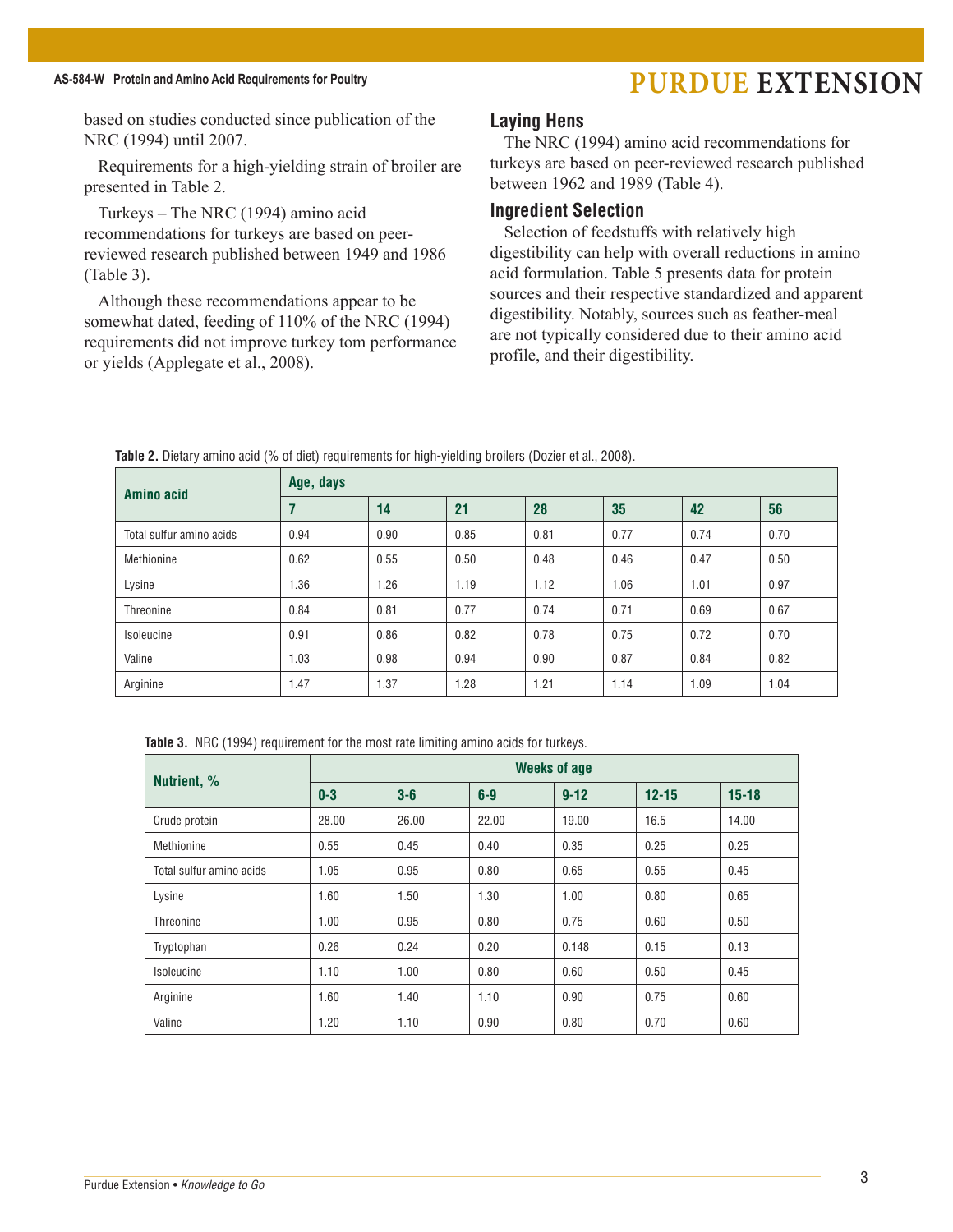### AS-584-W Protein and Amino Acid Requirements for Poultry **PURDUE EXTENSION**

**Table 4.** NRC (1994) requirement for crude protein and the most rate limiting amino acids for laying hens.

| Nutrient, %              | Mg per 100 g feed per day |
|--------------------------|---------------------------|
| Crude protein            | 15,000                    |
| Methionine               | 300                       |
| Total sulfur amino acids | 580                       |
| Lysine                   | 690                       |
| Threonine                | 470                       |
| Tryptophan               | 160                       |
| Isoleucine               | 650                       |
| Arginine                 | 700                       |
| Valine                   | 700                       |

**Table 5.** Standardized and apparent digestible lysine (Lys) from chickens for different feedstuffs.

|                        | Standardized digestible Lys, % <sup>1</sup> |           |                                         |  |
|------------------------|---------------------------------------------|-----------|-----------------------------------------|--|
| <b>Feedstuff</b>       | <b>Mean</b>                                 | Range     | Apparent digestible Lys, % <sup>2</sup> |  |
| <b>SBM</b>             | 90                                          | 85-93     | 86                                      |  |
| Canola                 | 80                                          | 64-84     | 72                                      |  |
| Sunflower              | 84                                          | $- - -$   | $- - -$                                 |  |
| Cottonseed             | 67                                          | $- - -$   | 55                                      |  |
| <b>DDGS</b>            | 67                                          | $35 - 84$ | $- - -$                                 |  |
| Fish-meal              | 88                                          | $- - -$   | 83                                      |  |
| Blood-meal             | 87                                          | $50 - 91$ | $- - -$                                 |  |
| Poultry byproduct-meal | 80                                          | 68-90     | $- - -$                                 |  |
| Meat and bone meal     | 80                                          | 45-90     | 58                                      |  |
| Feather-meal           | 65                                          | 34-80     | 54                                      |  |

1 Parsons, 2005 utilizing cecectomized roosters.

2 Ravindran et al., 1998. Apparent ileal digestible Lys.

Similarly, formulation for emission reduction should also consider the protein quality as exemplified in the range of apparent digestibility where processing temperatures could cause Maillard reactions as well as other conditions that would reduce amino acid availability.

Formulation on a digestible amino acid basis can a) reduce the total amount of CP fed, and b) limit the excessive amount of non-essential amino acids fed – particularly if higher digestible CP feedstuffs are available.

#### **Formulation on a Digestible Amino Acid Basis**

Digestible amino acid values are considered by many to be the best measure of the amino acid value of ingredients. Long-term reductions in CP formulation with adoption of the digestible amino acid concept

should greatly reduce feed cost and N emissions. Further benefits of formulating on a digestible amino acid basis include decreasing safety margins, increasing the accuracy of predicting performance, and increasing the uniformity of product after processing. Unfortunately, knowledge of what the causes of variation in amino acid digestibility within and between ingredients is not sufficient. Additionally, inconsistent methodologies make it difficult to make the switch to using digestible amino acid values, especially for non-traditional feed ingredients.

Determination of ingredient amino acid digestibility from feedstuffs has traditionally been done with either cecetomized roosters or collection of ileal digesta from birds fed only the test ingredient or a semipurified diet with the feedstuff being analyzed as the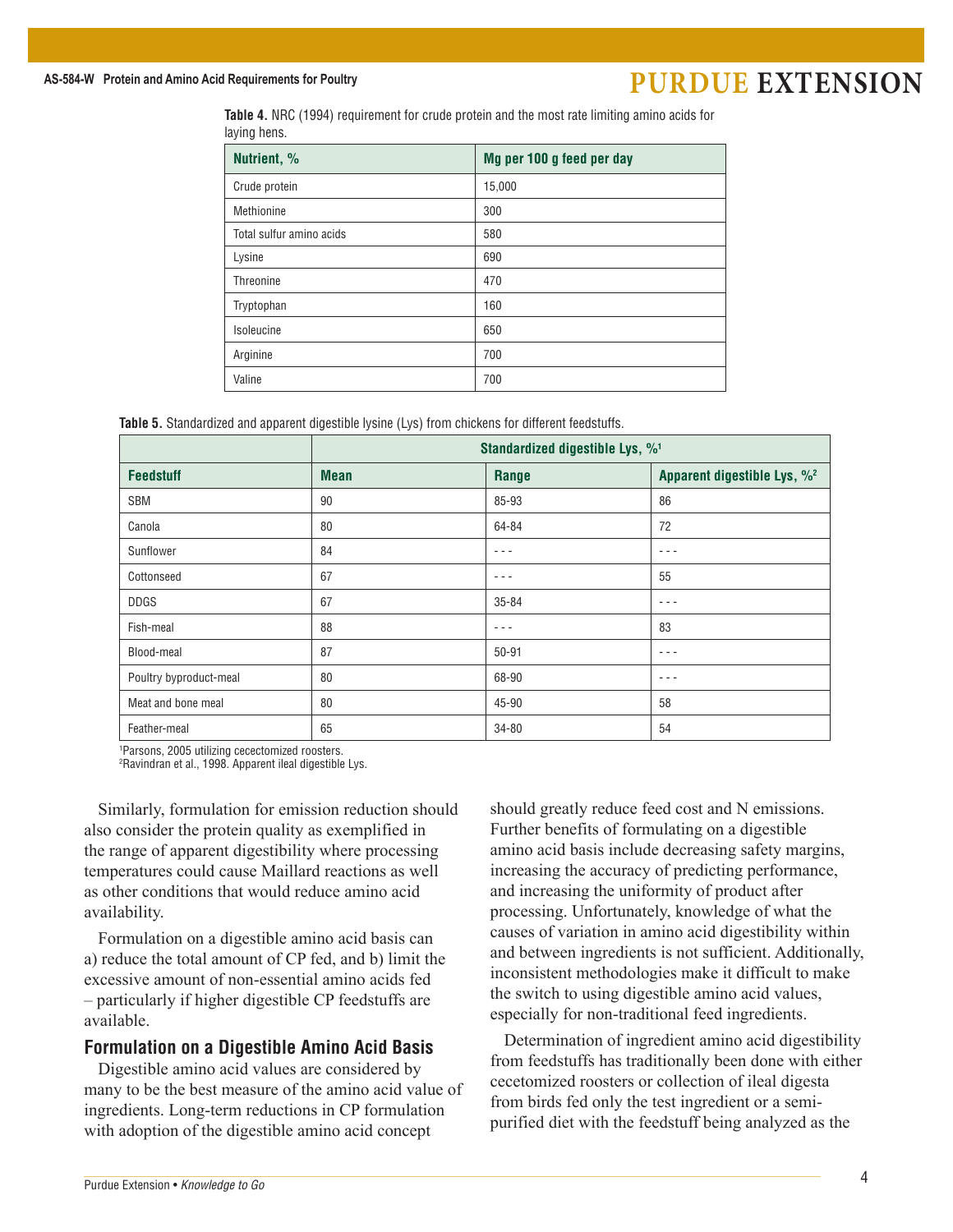### **AS-584-W Protein and Amino Acid Requirements for Poultry Purdue Extension**

sole source of protein and amino acids. These assays have an obvious downside as they are expensive and have long turn-around times. Therefore, realtime formulation on known amino acid digestibility for any feedstuff is unrealistic. Other approaches to improve the turn-around time include correlation of bird digestibility studies with near-infrared reflectance spectroscopy (NIR) or *in vitro* assays (Erickson et al., 2000; Schasteen et al., 2007).

Most of the grow-out poultry studies focusing on use of digestible amino acid formulations have only focused on performance and economic considerations and not necessarily on N excretion or emission reduction (Fernandez et al., 1995; Rostagno et al., 1995; Dari et al., 2005). Formulation on a digestible basis can have large economic and environmental benefits, particularly when formulating with ingredients known to have lower digestibility. For example, unpublished data by Rostagno (University of Viscosa, Brasil) suggest considerable differences in body weight and feed/gain of birds fed either 6 or 12% cottonseed meal or sorghum when formulated on a total versus a digestible basis. Similarly, Pertilla et al., (2002) noted significant reductions in performance and yield when diets were formulated with lower digestible ingredients (rapeseed meals or meat and bone meal) when compared with those formulated on a total Lys basis versus a digestible Lys basis.

Lemme et al., (2004) provides an excellent review and commentary on application of the ileal digestibility concept and its application into broiler diet formulation. Notably, standardization of amino acid digestibilities from ingredients is needed to account for endogenous amino acid losses. Digestibility values that have not accounted for endogenous amino acid loss are termed as "apparent" values. The standardization accounts for factors such as amino acid concentration in the diet. For example, results from our laboratory suggest that the difference between apparent and standardized amino acid digestibility coefficients for SBM may differ by 1 to 3% whereas that for corn can differ by up to 14% (Adedokun et al., unpublished).

#### **Possible Impact of Crude Protein Reduction**

**Broilers.** Reducing CP content of broiler diets by less than 2 percentage units resulted in decreased litter  $N$  content but no significant differences in  $NH<sub>3</sub>$ concentration in the house (Ferguson et al*.*, 1998). The 13.3% decrease in N intake did correspond to 18.2% reduction in litter N content. Elwinger and Svensson (1996) fed broilers diets containing 18%, 20% or 22% CP and measured  $NH<sub>3</sub>$  emissions from the litter bed. Total N losses in the houses averaged 18% to 20% of total N input.

Angel et al., (2006) also studied the possibility of reducing dietary N intake in broilers to 42 days of age. In their studies, an industry control 4-phase feeding program (corn-SBM based) with synthetic Met and Lys was compared with a 6-phase feeding program with supplemental Lys, Met, isoleucine (Ile), Thr, valine (Val), Trp, and arginine (Arg) (even though only Lys, Met, Thr, and Trp are commercially available). Birds were reared on the same litter for 5 consecutive flocks. Feed conversion was similar between groups after 5 flocks, but live body weight was 77 g lighter in birds fed on the 6-phase program. In a sampling of 40 birds per diet, however, dressing or breast yield (%) were not affected by diet in the third or fourth flocks (i.e., the only flocks where processing data was determined). Consumption of N with the 6- phase feeding program was 8.3% lower than those on the 4-phase feeding program (7.04 versus 7.68 g/bird) resulting in a 20% reduction in N excretion (2.3 versus 2.9 g/bird). The 6-phase feeding program resulted in a 15.4% reduction in daily  $NH<sub>3</sub>$  emission (1407 versus 1663 mg/d per 50 birds) over the first three flocks (Powers et al., 2006).

Pope et al., (2004) also has looked at the advantages to increasing the number of phases during the broiler growth cycle. By changing diets every other day to more closely meet the bird's amino acids from 21 to 63 days of age, performance and meat yield did not change, but N excretion was reduced by 7 to 13%.

**Turkeys.** Reducing CP content (particularly by formulating to essential amino acid needs rather than setting of a CP minimum) of turkey diets can have considerable economic benefits. When the studies were conducted, several researchers have noted that when essential amino acid requirements are met, NRC (1994) CP recommendations are not warranted (Sell and Jeffrey, 1994; Waibel et al., 1995; Boling and Firman, 1997; Kidd et al., 1997; Waldroup et al., 1997). Depending on phase feeding programs, these studies indicate that 100 to 107% of NRC (1994) recommendations for essential amino acids were needed to maximize growth and breast meat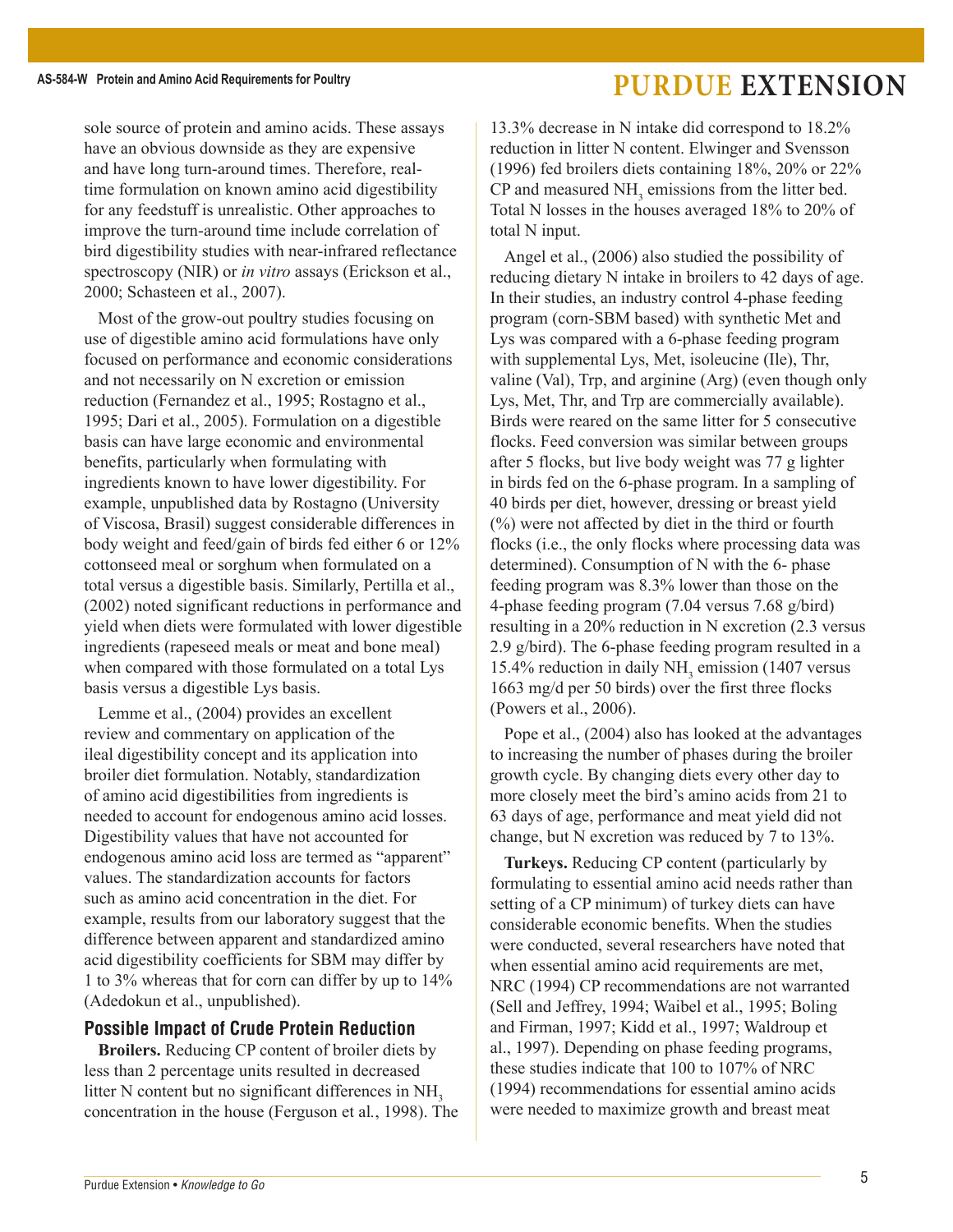## AS-584-W Protein and Amino Acid Requirements for Poultry **Fig. 2.1 Concrements of PURDUE** EXTENSION

yield. Little if any work has been done with turkeys, however, with consideration to loss of N to the environment.

**Laying Hens.** In the case of laying hens, CP and amino acid formulations are largely over-formulated with the hopes of getting a return in either egg size or egg number. Unpublished research from by Applegate et al., however, suggests that 15.3 g of CP (858 mg Lys, 450 mg Met, 585 mg Thr, and 638 mg Ile) is sufficient to maximize egg weight and production from 25 to 45 weeks of age versus birds fed corn/SBM diets containing 16.15 g of CP (874 mg Lys, 409 mg Met, 627 mg Thr, and 684 mg Ile). Although this 5.6% reduction in N intake doesn't seem like much when the lower CP diet is fed, it results in a \$1024 USD/100,000 hens difference in daily feed cost (ingredient pricing similar to turkey example) and a 13.6 kg reduction in daily N intake per 100,000 hens.

### **Conclusions**

As a general guide, for each 1% reduction in dietary CP, estimated  $NH<sub>3</sub>$  losses are reduced by 10% in swine and poultry (Sutton et al*.*, 1997; Kay and Lee, 1997; Blair et al*.*, 1995; Jacob et al*.*, 1994; Aarnink et al*.*, 1993). As animals are fed closer to true N requirements, further reductions in dietary CP may result in less pronounced reduction in N excretion and  $NH<sub>3</sub>$  losses.

When poultry are fed closer to requirements and strategies are implemented to improve CP and amino acid digestibility, reductions in the amount of N excreted by the bird can be 10 to 20% depending on how much N is currently being fed. The poultry industry, however, currently utilizes substantial safety margins for formulation of N, due in large part to uncertainty of nutrient requirements and variability in ingredient amino acid content and digestibility. Reduction of N consumed, use of ingredients with complementary amino acid profiles, and use of ingredients with higher amino acid digestibility, therefore, can have dramatic impacts on the amount of N excreted.



**Figure 1.** Formulated CP diet phases for male turkeys, as adapted from Waldroup et al. (1997). Diets were fed in either 3 or 4-week phases. Concentrations indicated maximized growth and meat yield when fed at 105% of NRC (1994) recommended amino acid concentrations for 3-wk phases and 100% of NRC (1994) recommended amino acid concentrations for 4-wk phases.



**Figure 2.** Cumulative nitrogen (N) intake of turkey toms as adapted from Waldroup et al. (1997) for maximizing body weight and breast yield. Feed intakes were predicted using optimum of Nicholas 700.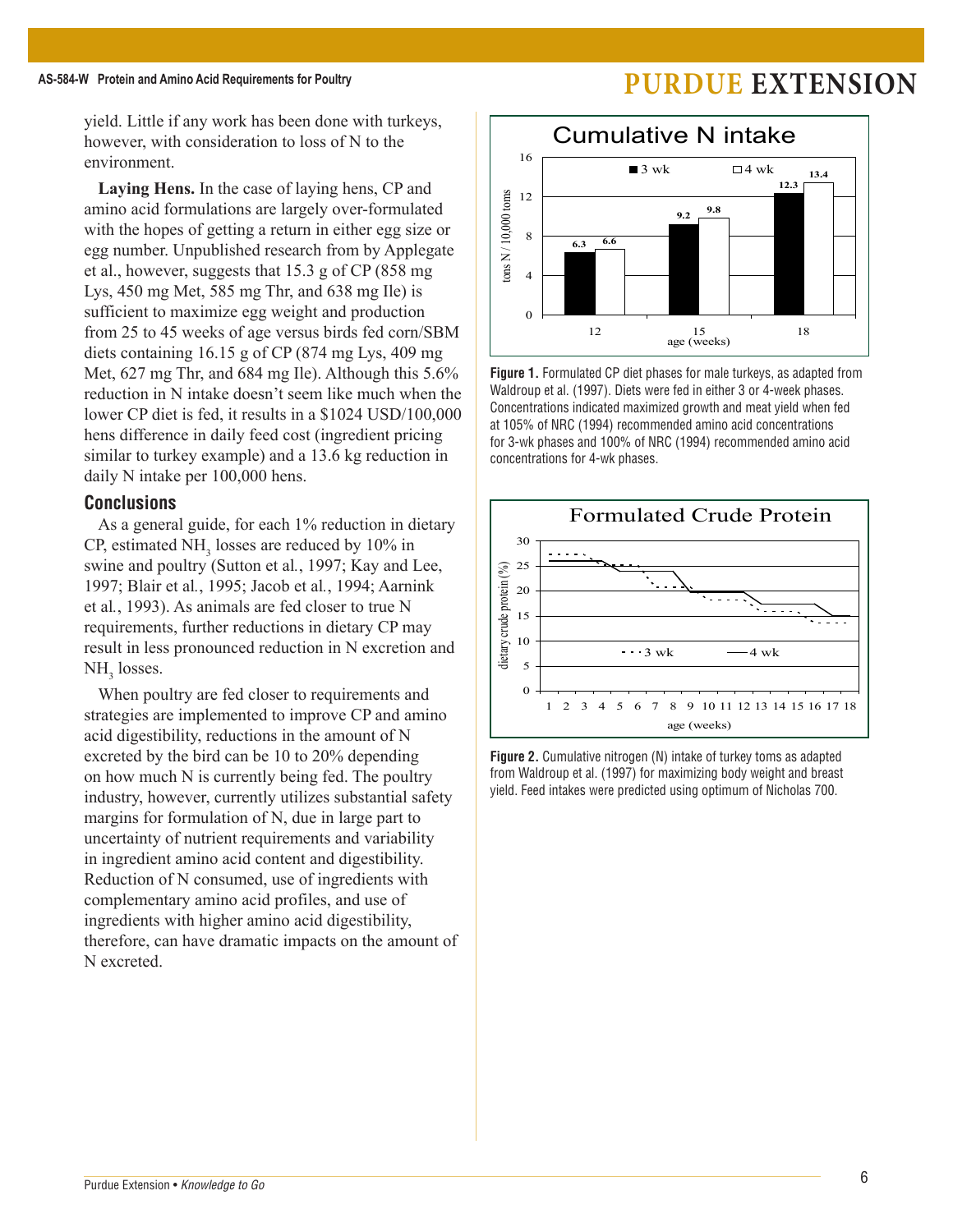### AS-584-W Protein and Amino Acid Requirements for Poultry **FILL EXTENSION**

### **References**

- Angel, R., W. Powers, S. Zamzow, and T. Applegate. 2006. Dietary modifications to reduce nitrogen consumption and excretion in broilers. *Poult. Sci.* 85(Suppl. 1):25.
- Applegate, T.J., W.J. Powers, R. Angel, and D. Hoehler. 2008. Effect of amino acid formulation and acid supplementation on performance and nitrogen excretion in turkey toms. *Poult. Sci.* 87:514-520.
- Applegate, T.J., P. Jaynes, W. Powers, and R. Angel. 2007. Effect of amino acid formulation and synthetic amino acid supplementation on turkey tom performance. *Poult. Sci.* 86(Suppl. 1):153.
- Baker, d.H., 1996. Advances in amio acid nutrition and metabolism of swine and poultry. Pg. 41-53 in: *Nutrient Management of Food Animals to enhance and protect the environment.* E.T. Kornegay, edit., Lewis Publishers, New York, NY.
- Boling, S.D., and J.D. Firman. 1997. A low-protein diet for turkey poults. *Poult. Sci.* 76:1298-1301.
- Bregendhahl, K., J.L. Sell, and D.R. Zimmerman. 2002 Effect of low-protein diets on growth performance and body composition of broiler chicks. *Poultry Sci.* 81 1156-1167.
- Burnham, D. 2005. Dietary strategies to lower nitrogen load in poultry. *Proc. Can. E. Nutr. Conf.* 20 pgs.
- Dari, R.L., A.M. Penz, Jr., A.M. Kessler, and H.C. Jost. 2005. Use of digestible amino acids and the concept of ideal protein in feed formulation for broilers. *J. Appl. Poultry Res.* 14:195-203.
- Dozier, W.A., III, M.T. Kidd, and A. Corzo. 2008. Amino acid responses of broilers*. J. Appl. Poult. Res.* 17:157-167.
- Elwinger, K. and L. Svensson, 1996. Effect of dietary protein content, litter and drinker type on ammonia emission from broiler houses. *Agric. Engng. Res.* 64:197-208.
- Erickson, A.M., I.B. Zabala Diaz, y.M. Kwon, and S.C. Ricke. 2000. A bioluminescent *Escherichia coli* auxotroph for use in an in vitro lysine availability assay. *J. Microbiol. Meth.* 40:207-212.
- Ferguson, N.S., R.S. Gates, J.L. Taraba, A.H. Cantor, A.J. Pescatore, M.L. Straw, M.J. Ford, and D.J. Burnham, 1998. The effect of dietary protein and phosphorus on ammonia concentration and litter composition in broilers. *Poultry Sci.* 77:1085-1093.
- Fernandez, R.S., Y. Zhang, and C.M. Parsons. 1995. Dietary formulation with cottonseed meal on a total amino acid versus a digestible amino aceid basis. *Poult. Sci.* 74:1168-1179.
- Havenstein, G.B., P.R. Ferket, S.E. Scheidler, and B.T. Larson. 1994. Growth, livability, and feed conversion of 1991 vs 1957 broilers when fed "typical" 1957 and 1991 broiler diets. *Poult, Sci.* 73:1785-1794.
- Kidd, M.T., B.J. Kerr, J.A. England, and P.W. Waldroup. 1997. Performance and carcass composition of large white toms as affected by dietary crude protein and threonine supplements. *Poult. Sci.* 76:1392-1397.
- Lemme, A., V. Ravindran, and W.L. Bryden. 2004. Ileal digestibility of amino acids in feed ingredients for broilers. W. *Poult. Sci.* J. 60:423-437.
- National Research Council. 1994. Nutrient Requirements of Poultry. 9th Rev. ed. National Academy Press, Washington, DC.
- Neto, M.G, G.M. Pesti, and R.I. Bakalli, R.I., 2002. Influence of dietary protein level on the broiler chicken's response to methionine and betaine supplements. *Poultry Sci.* 79: 1478-1484.
- Parsons, C. 2005. Variability and causative factors of variability in amino acid digestibility of byproduct ingredients. *Poultry Dig.* Amino Acid Roundtable. Indianapolis, IN.
- Perttila S., Valaja J., Partanen K., Jalava T., and Venalainen E. 2002. Apparent ileal digestibility of amino acids in protein feedstuffs and diet formulation based on total vs digestible lysine for poultry. *Anim. Feed Sci. Tech.* 98:203-218.
- Pope, T., L.N. Loupe, P.B. Pillai, and J.L. Emmert. 2004. Growth performance and nitrogen excretion of broilers using a phase-feeding approach from twenty-one to sixty-three days of age. *Poult. Sci.*  83:676-682.
- Powers, W., R. Angel, S. Zamzow, and T. Applegate. 2006. Reducing broiler air emissions through diet. *Poult. Sci.* 85(Suppl. 1):25.
- Ravindran, V., L.I. Hew, and W.L. Bryden. 1998. Digestible amino acids in poultry feedstuffs. Rural Industries Research and Development Corporation: Canberra and Poultry Research Foundation: The University of Sydney, Cambden.